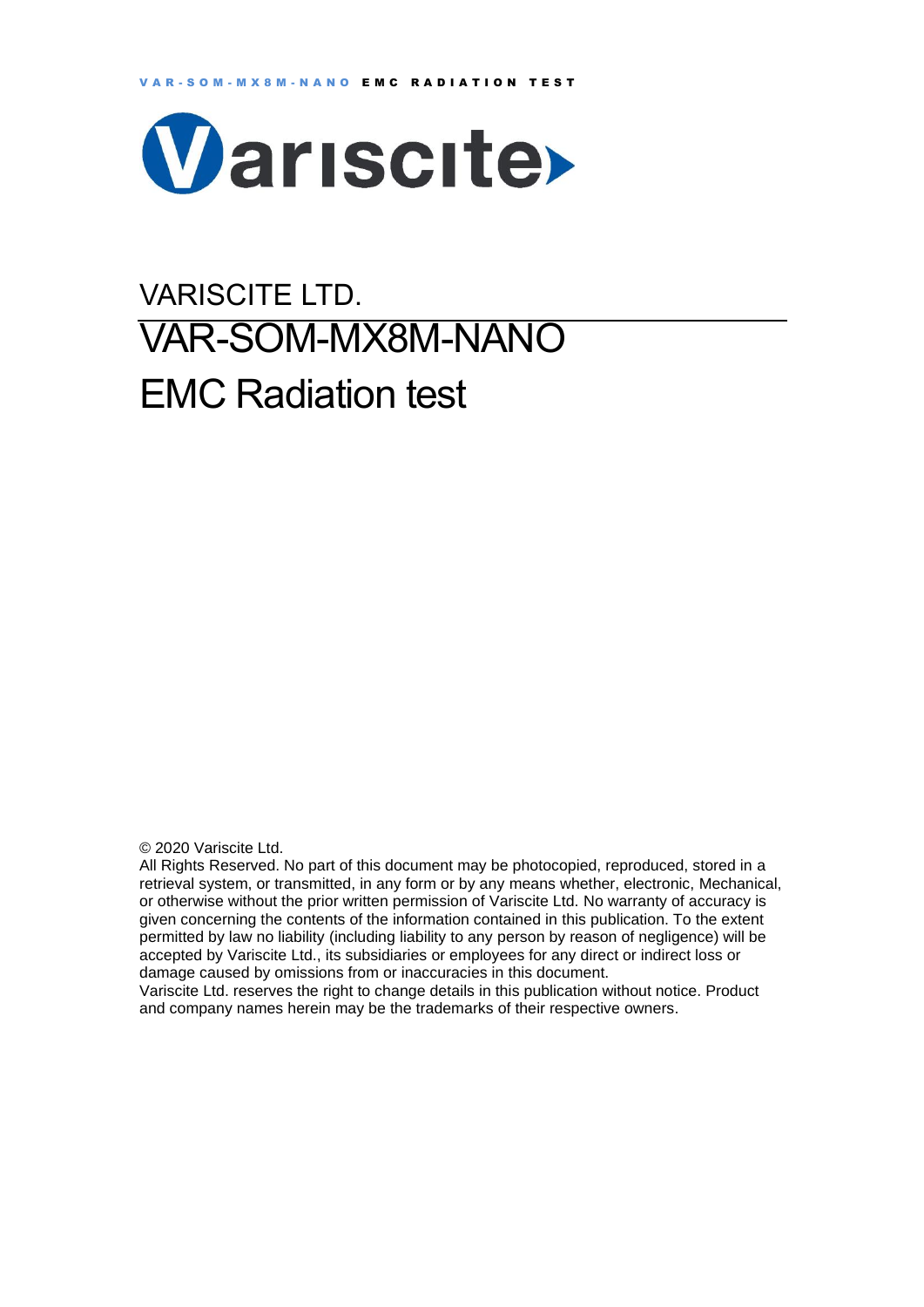## <span id="page-1-0"></span>Document Revision History

| <b>Revision</b> | <b>Date</b> | <b>Notes</b>                                                               |
|-----------------|-------------|----------------------------------------------------------------------------|
| 1.0             | 17/12/2020  | <b>Initial</b>                                                             |
| ∣ 1.1           |             | 03/03/2022   Added results for SOM revision v1.5 (ADIN1300 Ethernet PHY) - |
|                 |             | updated sections 2, 3.1; added section 3.2                                 |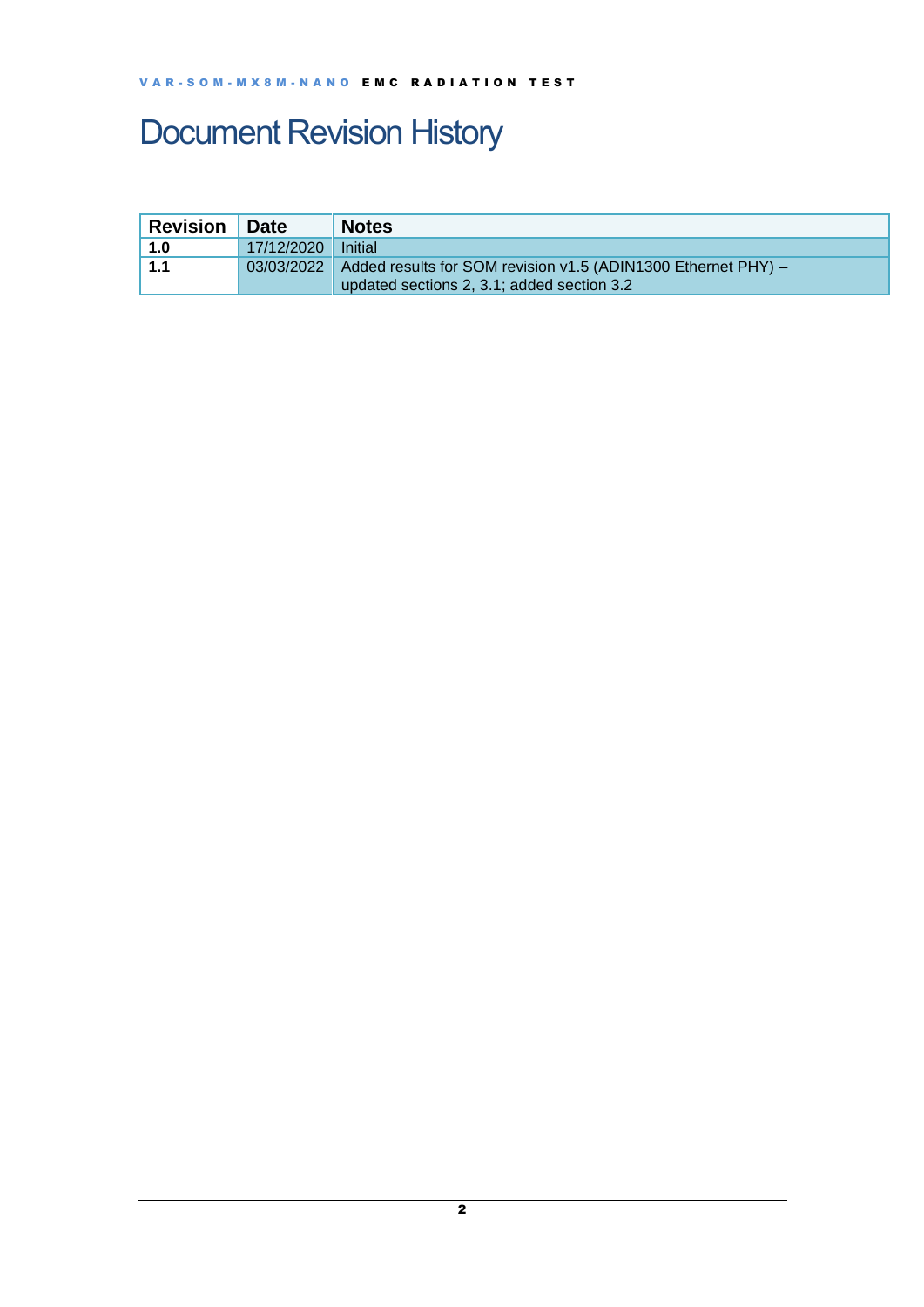## <span id="page-2-0"></span>**Table of Contents**

| $1 \quad \blacksquare$ |  |
|------------------------|--|
|                        |  |
|                        |  |
|                        |  |
|                        |  |
| $4\overline{ }$        |  |
|                        |  |
|                        |  |
|                        |  |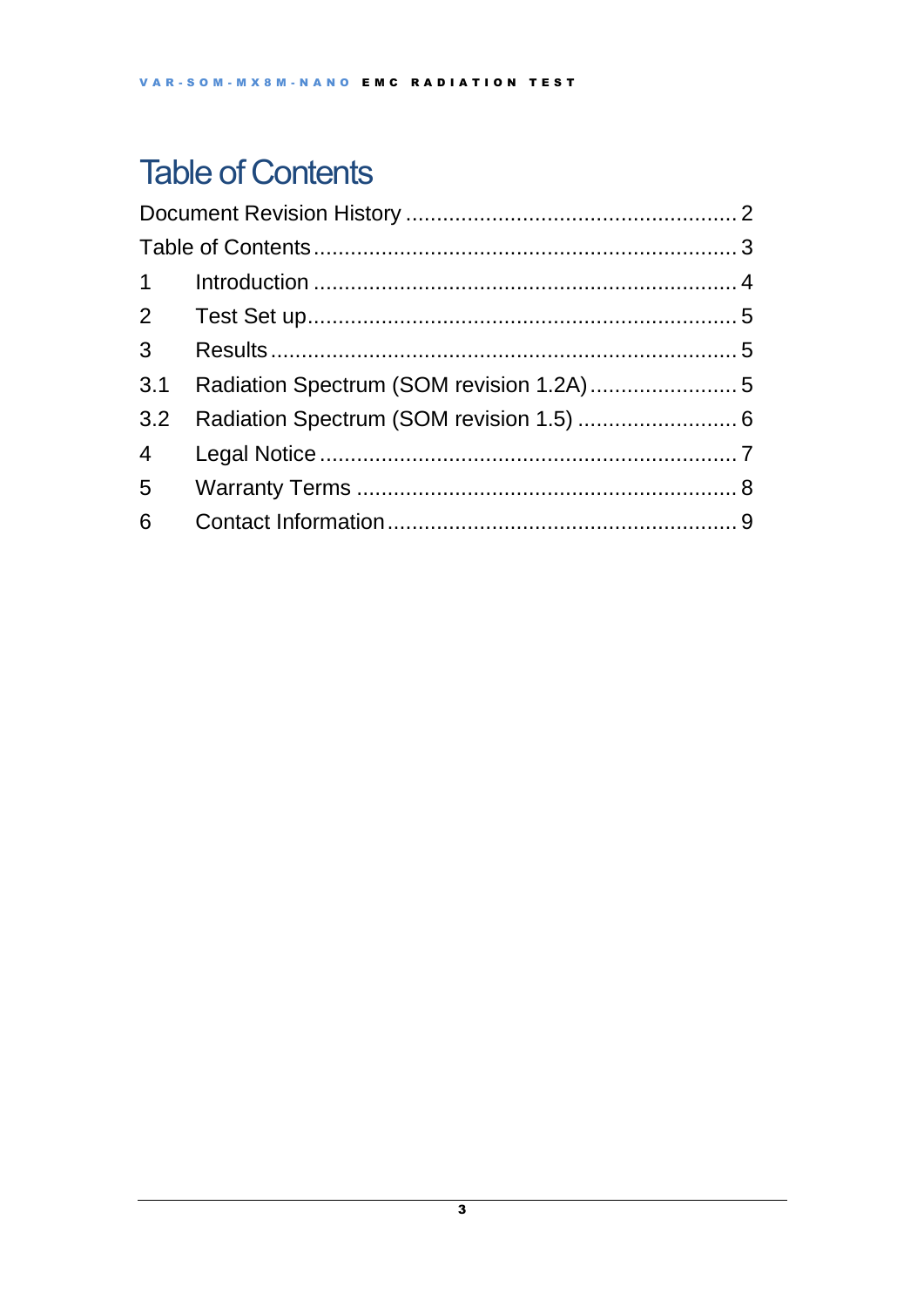## <span id="page-3-0"></span>1 Introduction

This Document presents the VAR-SOM-MX8M-NANO EMC radiation test, held at the "THE STANDARDS INSTITUTION OF ISRAEL" EMC test labs ([http://www.sii.org.il/896-en/SII\\_EN.aspx\)](http://www.sii.org.il/896-en/SII_EN.aspx).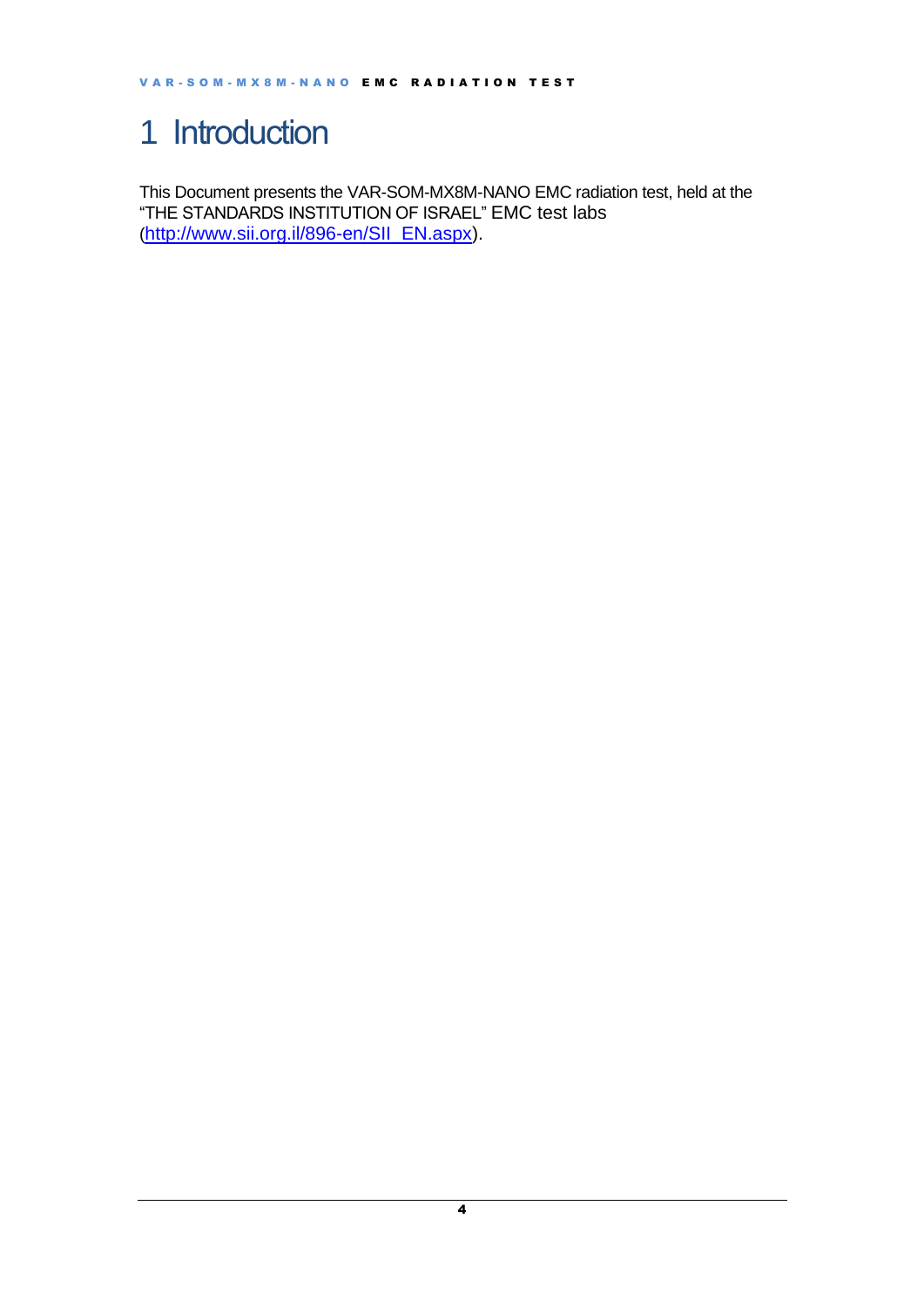### <span id="page-4-0"></span>2 Test Set up

Test setup included a VAR-SOM-MX8M-NANO module assembled on a Symphony-Board carrier board, powered by 12V linear power supply. All SOM features were enabled, Ethernet port of the carrier board was connected to Ethernet switch. A script running continuous scan for WLAN access points and eMMC writes was executed.

### <span id="page-4-1"></span>3 Results

#### <span id="page-4-2"></span>3.1 Radiation Spectrum (SOM revision 1.2A)

SOM: VAR-SOM-MX8M-NANO Rev 1.2A Carrier board: Symphony-Board Rev 1.4A

Note: Isolation resistors RN1,RN2,RN3,R151,R136 were not assembled on the Symphony-Board.

The blue graph represents Vertical & Horizontal polarity radiation frequency measurements. The red horizontal line is the EN55022 Class B standard limits

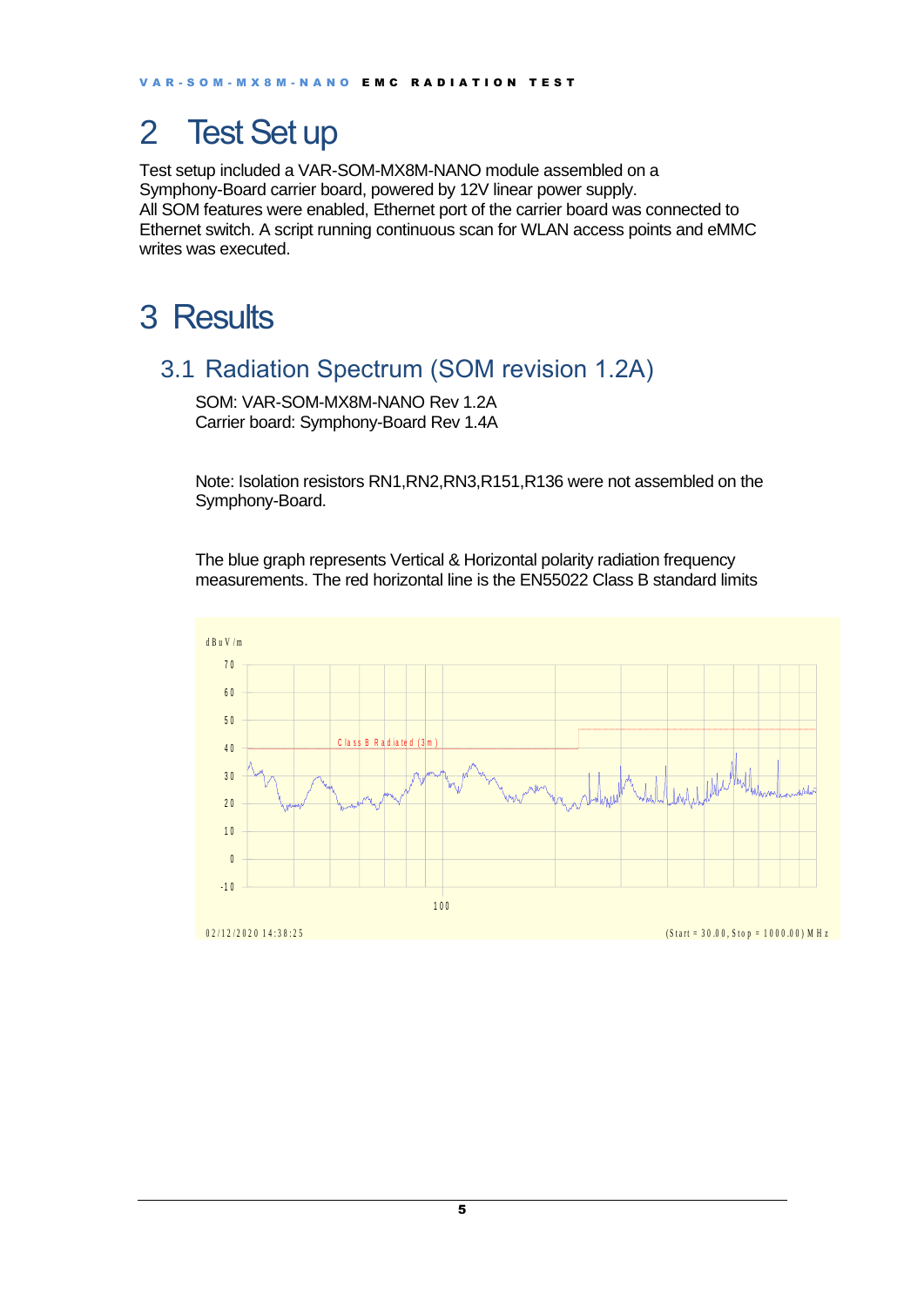#### <span id="page-5-0"></span>3.2 Radiation Spectrum (SOM revision 1.5)

SOM: VAR-SOM-MX8M-NANO Rev 1.5 Carrier board: Symphony-Board Rev 1.6

The yellow graph represents Vertical & Horizontal polarity radiation frequency measurements. The yellow horizontal line is the EN55022 Class B standard limits

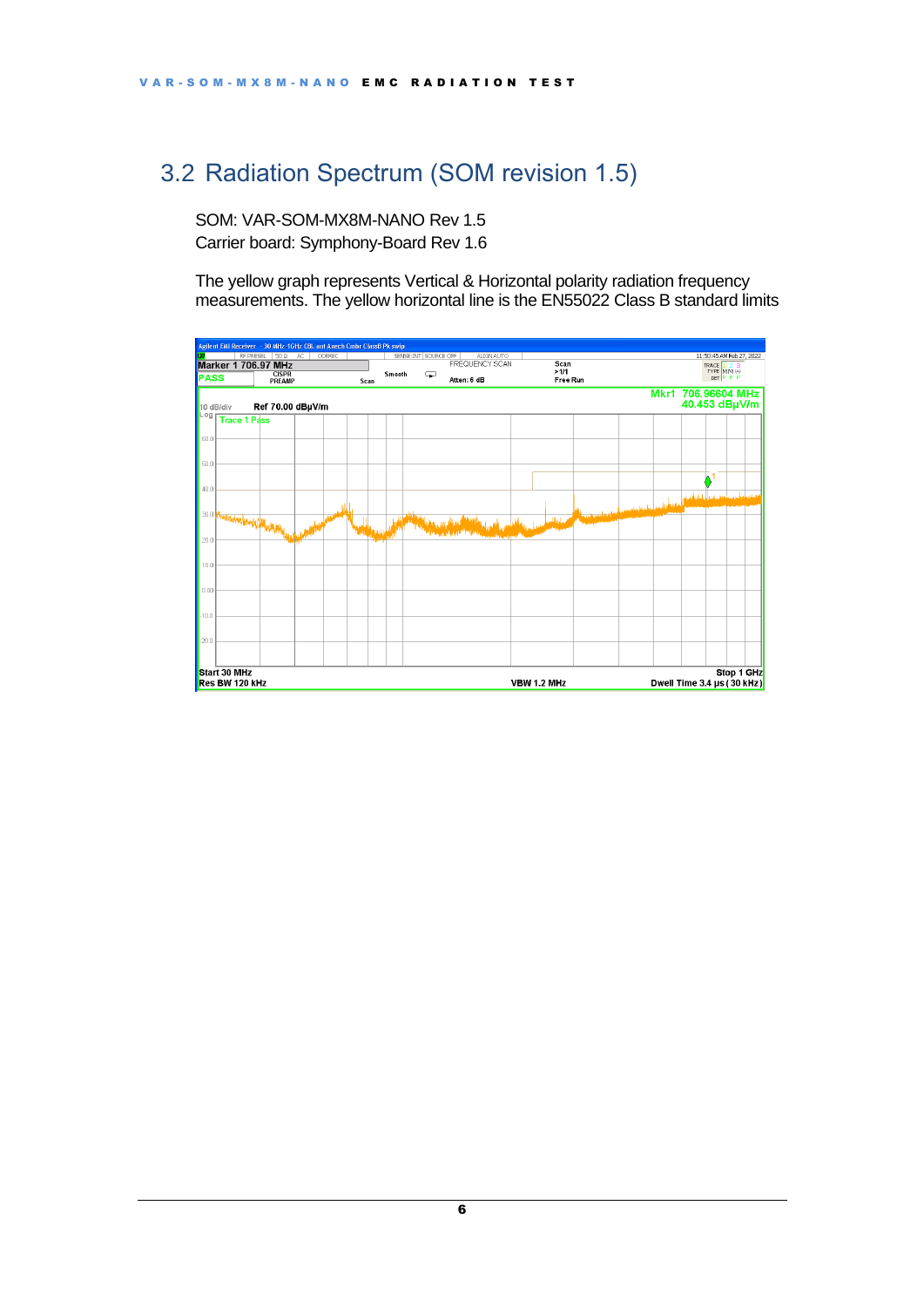## <span id="page-6-0"></span>4 Legal Notice

Variscite Ltd. ("Variscite") products and services are sold subject to Variscite terms and conditions of sale, delivery and payment supplied at the time of order acknowledgement.

Variscite warrants performance of its products to the specifications in effect at the date of shipment. Variscite reserves the right to make changes to its products and specifications or to discontinue any product or service without notice. Customers should therefore obtain the latest version of relevant product information from Variscite to verify that their reference is current.

Testing and other quality control techniques are utilized to the extent that Variscite deems necessary to support its warranty.

Specific testing of all parameters of each device is not necessarily performed unless required by law or regulation.

In order to minimize risks associated with customer applications, the customer must use adequate design and operating safeguards to minimize inherent or procedural hazards. Variscite is not liable for applications assistance or customer product design. The customer is solely responsible for its selection and use of Variscite products. Variscite is not liable for such selection or use or for use of any circuitry other than circuitry entirely embodied in a Variscite product.

Variscite products are not intended for use in life support systems, appliances, nuclear systems or systems where malfunction can reasonably be expected to result in personal injury, death or severe property or environmental damage. Any use of products by the customer for such purposes is at the customer's own risk.

Variscite does not grant any license (express or implied) under any patent right, copyright, mask work right or other intellectual property right of Variscite covering or relating to any combination, machine, or process in which its products or services might be or are used. Any provision or publication of any third party's products or services does not constitute Variscite's approval, license, warranty or endorsement thereof. Any third party trademarks contained in this document belong to the respective third party owner.

Reproduction of information from Variscite datasheets is permissible only if reproduction is without alteration and is accompanied by all associated copyright, proprietary and other notices (including this notice) and conditions. Variscite is not liable for any un-authorized alteration of such information or for any reliance placed thereon.

Any representations made, warranties given, and/or liabilities accepted by any person which differ from those contained in this datasheet or in Variscite's standard terms and conditions of sale, delivery and payment are made, given and/or accepted at that person's own risk. Variscite is not liable for any such representations, warranties or liabilities or for any reliance placed thereon by any person.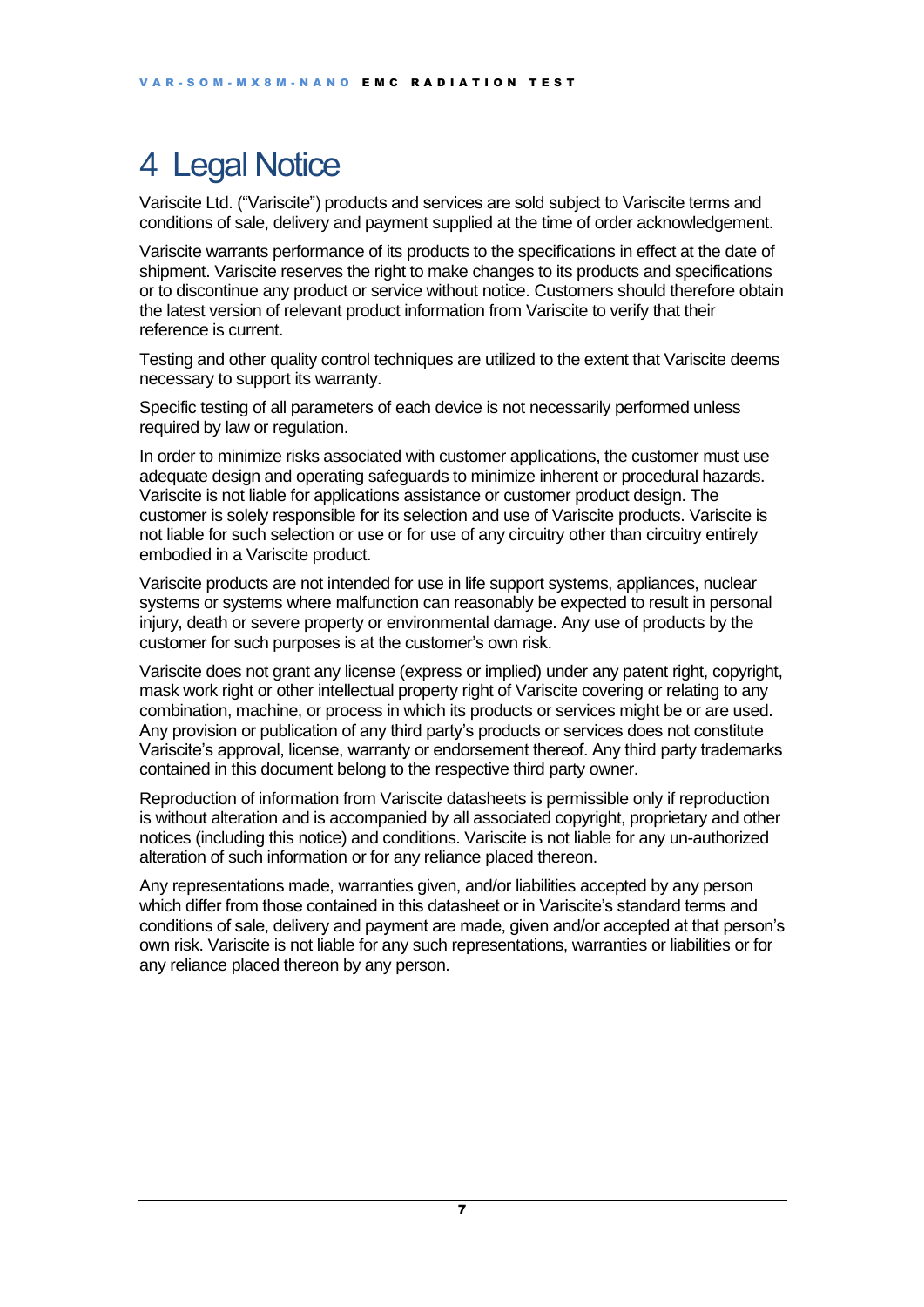#### <span id="page-7-0"></span>5 Warranty Terms

#### **Warranty Terms**

Variscite guarantees hardware products against defects in workmanship and material for a period of one (1) year from the date of shipment. Your sole remedy and Variscite's sole liability shall be for Variscite, at its sole discretion, to either repair or replace the defective hardware product at no charge or to refund the purchase price. Shipment costs in both directions are the responsibility of the customer. This warranty is void if the hardware product has been altered or damaged by accident, misuse or abuse.

#### **Disclaimer of Warranty**

THIS WARRANTY IS MADE IN LIEU OF ANY OTHER WARRANTY, WHETHER EXPRESSED, OR IMPLIED, OF MERCHANTABILITY, FITNESS FOR A SPECIFIC PURPOSE, NON-INFRINGEMENT OR THEIR EQUIVALENTS UNDER THE LAWS OF ANY JURISDICTION, EXCEPT THE WARRANTY EXPRESSLY STATED HEREIN. THE REMEDIES SET FORTH HEREIN SHALL BE THE SOLE AND EXCLUSIVE REMEDIES OF ANY PURCHASER WITH RESPECT TO ANY DEFECTIVE PRODUCT.

#### **Limitation on Liability**

UNDER NO CIRCUMSTANCES SHALL VARISCITE BE LIABLE FOR ANY LOSS, DAMAGE OR EXPENSE SUFFERED OR INCURRED WITH RESPECT TO ANY DEFECTIVE PRODUCT. IN NO EVENT SHALL VARISCITE BE LIABLE FOR ANY INCIDENTAL OR CONSEQUENTIAL DAMAGES THAT YOU MAY SUFFER DIRECTLY OR INDIRECTLY FROM USE OF ANY PRODUCT. BY ORDERING THE SOM, THE CUSTOMER APPROVES THAT THE VARISCITE SOM, HARDWARE AND SOFTWARE, WAS THOROUGHLY TESTED AND HAS MET THE CUSTOMER'S REQUIREMETS AND SPECIFICATIONS.